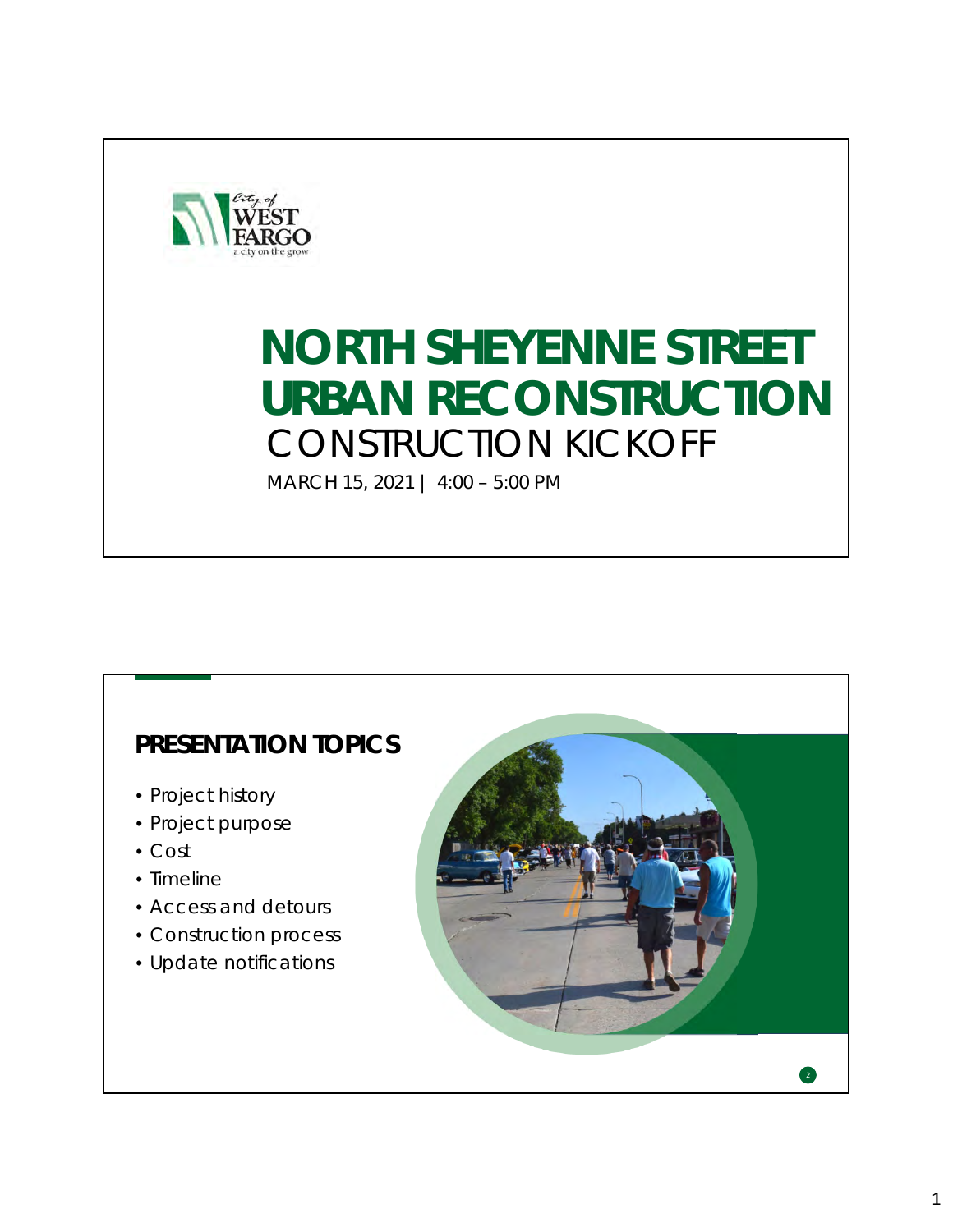#### **PROJECT HISTORY | URBAN GRANT PROGRAM APPLICATION – FEB. 2018**

The original intent of the project was to modify the street section, add streetscaping to strengthen the area's downtown, and improve walkability and safety to encourage multiple modes of transportation.



- The city was awarded a federal grant from the NDDOT for the project and intended to cover the local share with capital improvement funds that are generated through sales tax.
- To maximize cost savings, the original scope was to leave the existing two lanes of pavement in place and minimize utility work.



#### **PROJECT HISTORY | PUBLIC INPUT MEETING - JAN. 2019**

- Project team solicited public feedback
- Presented:
	- Project scope
	- Proposed funding
	- Construction schedule and phasing
	- Other project information
- Answered questions
- Estimated project cost: \$3.6 million

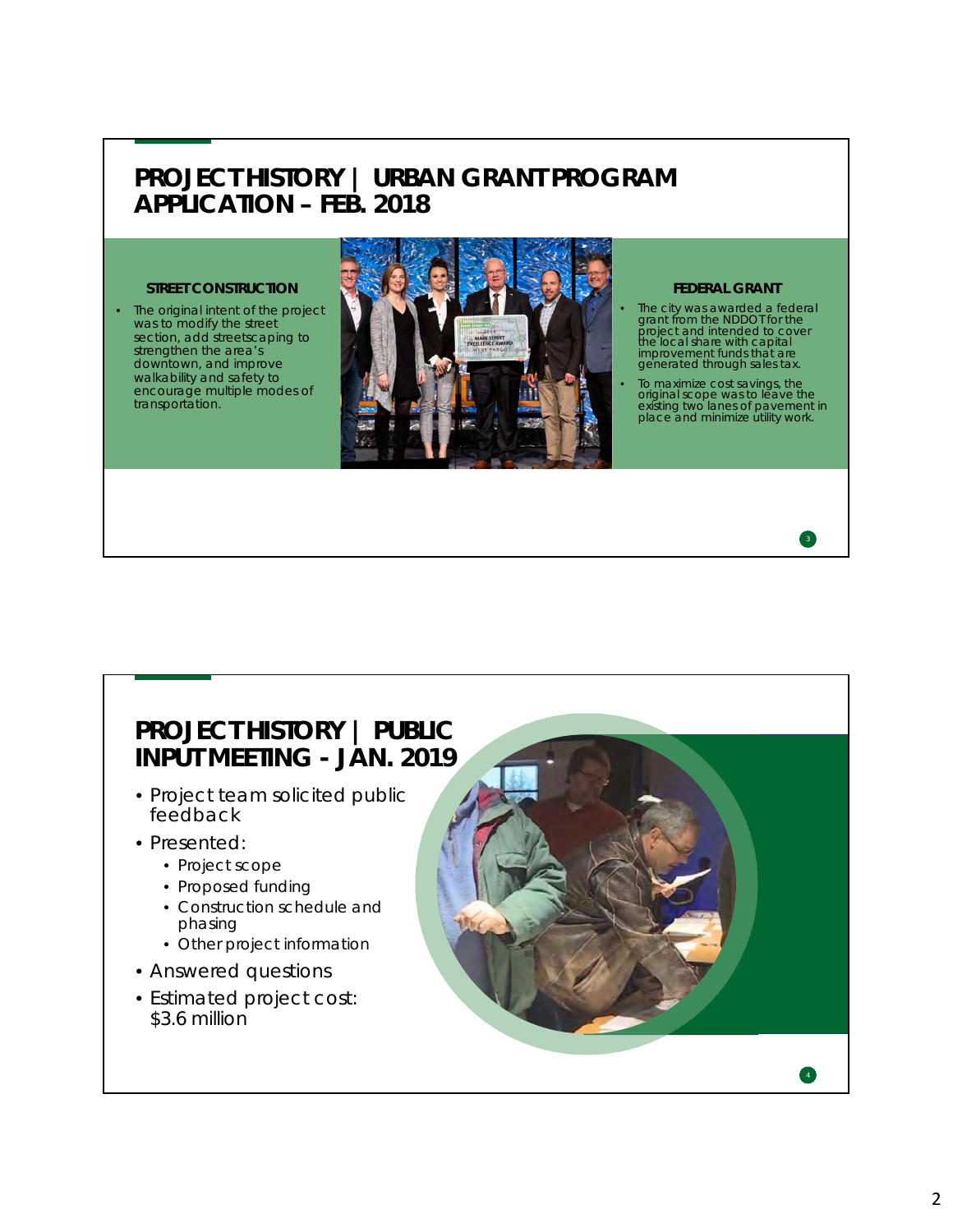## **PROJECT HISTORY | SEPT. 2019 – NOV. 2019**



**Public Update** Meeting - Sept. 2019

- Sheyenne Street downtown improvements relatively unchanged
- Project added full reconstruction of Seventh Avenue W. intersection
	- Gravity storm sewer
	- Storm sewer force mains
	- City water main
	- Concrete pavement, sidewalk, driveways, etc.
- Estimated Project Cost: \$5.4 million



**Core Area Infrastructure Master Plan Study -Nov. 2019** 

- The City conducted the Core Area Study to evaluate the aging infrastructure as well as identify and prioritize critical needs.
- Study results were presented to the City Commission in Feb. 2020 and concluded that City utilities within this project's scope were a high priority for replacement.
- For more information, please visit: https://www.westfargond.gov/799/ Core-Area-Infrastructure-Master-Plan

#### **PROJECT HISTORY | REVISED PROJECT SCOPE – APRIL 2020**

- Removed full reconstruction of the Seventh Avenue W. intersection from the project
- Based on the results of the Core Area Study, the project was revised to a full reconstruction of the project area, including replacing the water main, sanitary sewer and storm sewer.
- Proposed Project Funding:
	- \$2,377,466 NDDOT grant
	- City capital improvement and economic development funds generated through sales tax
	- Water and sewer fee revenues, Prairie Dog funding, and special assessments

6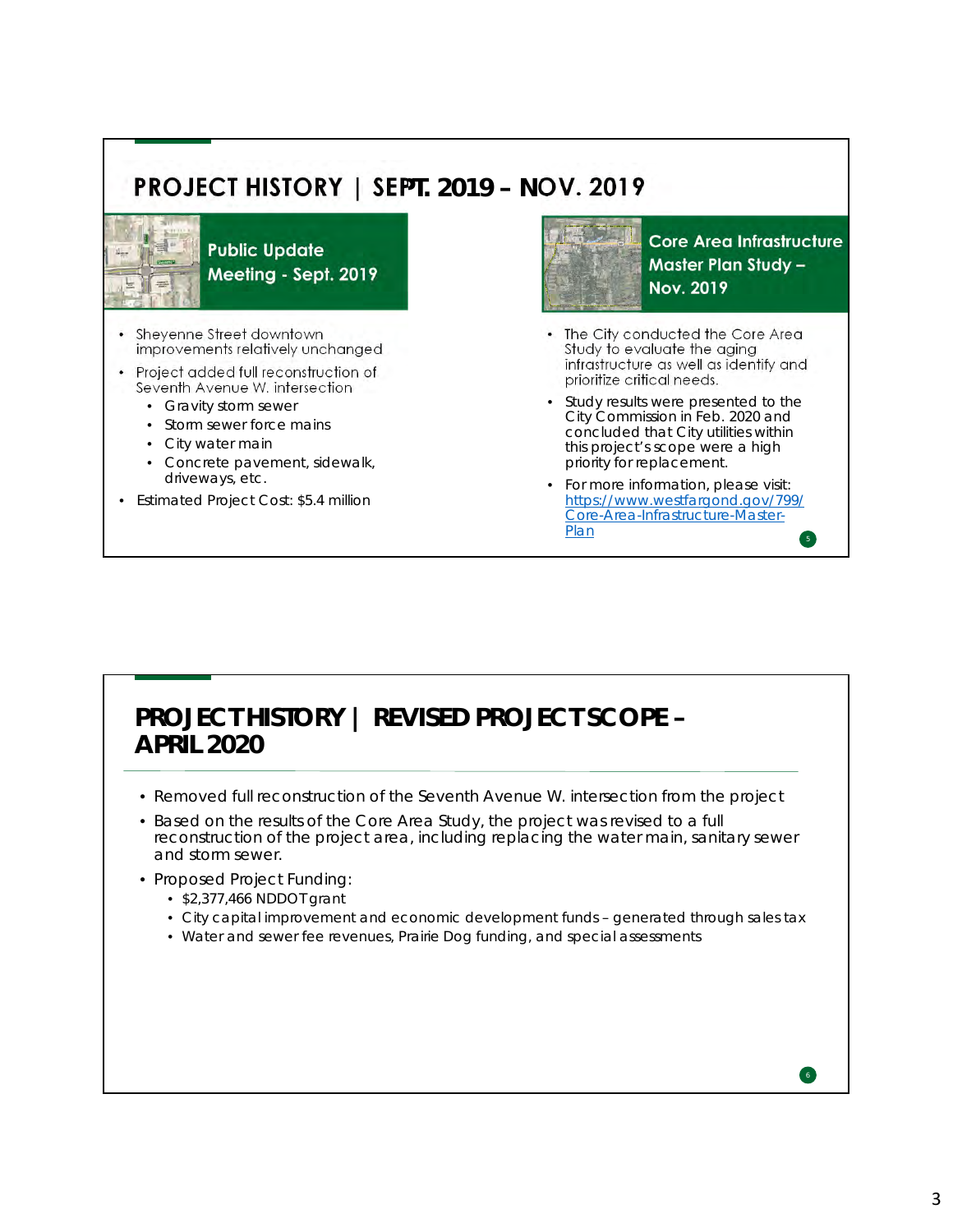#### **PROJECT HISTORY | APRIL 2020-DEC. 2020**

- Online public input meeting to present updated plans and respond to FAQs – April 2020
	- Online due to COVID-19 pandemic
- City Commission approves improvement district – June 2020
- City Commission approves updated engineer's report – Aug. 2020
- City Commission awards construction contract – Dec. 2020
- Early meeting with Special Assessment Commission to review allocation options – Dec. 2020 <sup>7</sup>



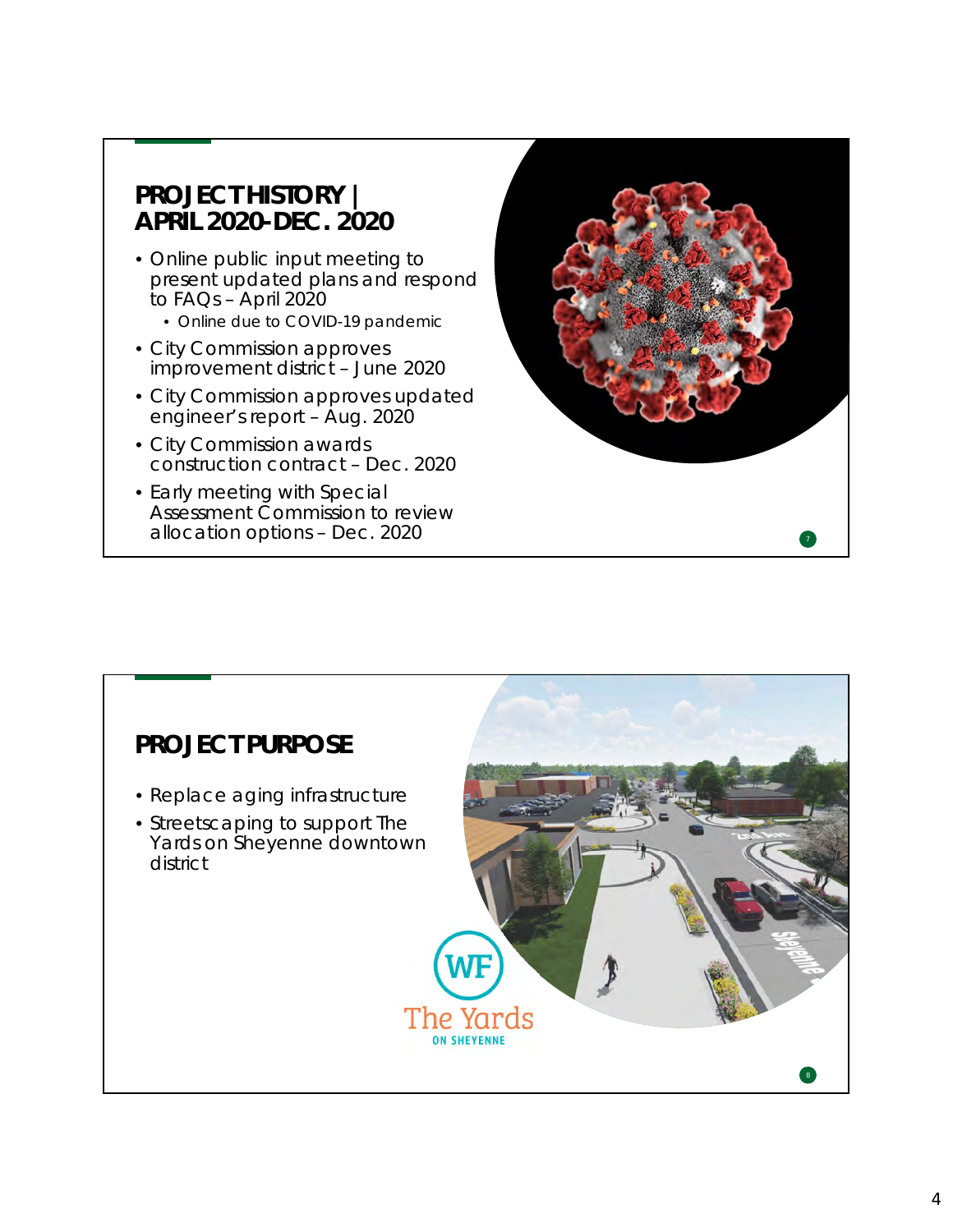

### **AGING INFRASTRUCTURE**

- Sanitary sewer
	- Minimal system and only consists of two crossings
- Water main system
	- Consists primarily of asbestos cement pipe installed in 1965
- Storm sewer
	- Shallow and undersized storm pipe with catch basins on top of the mainline pipe

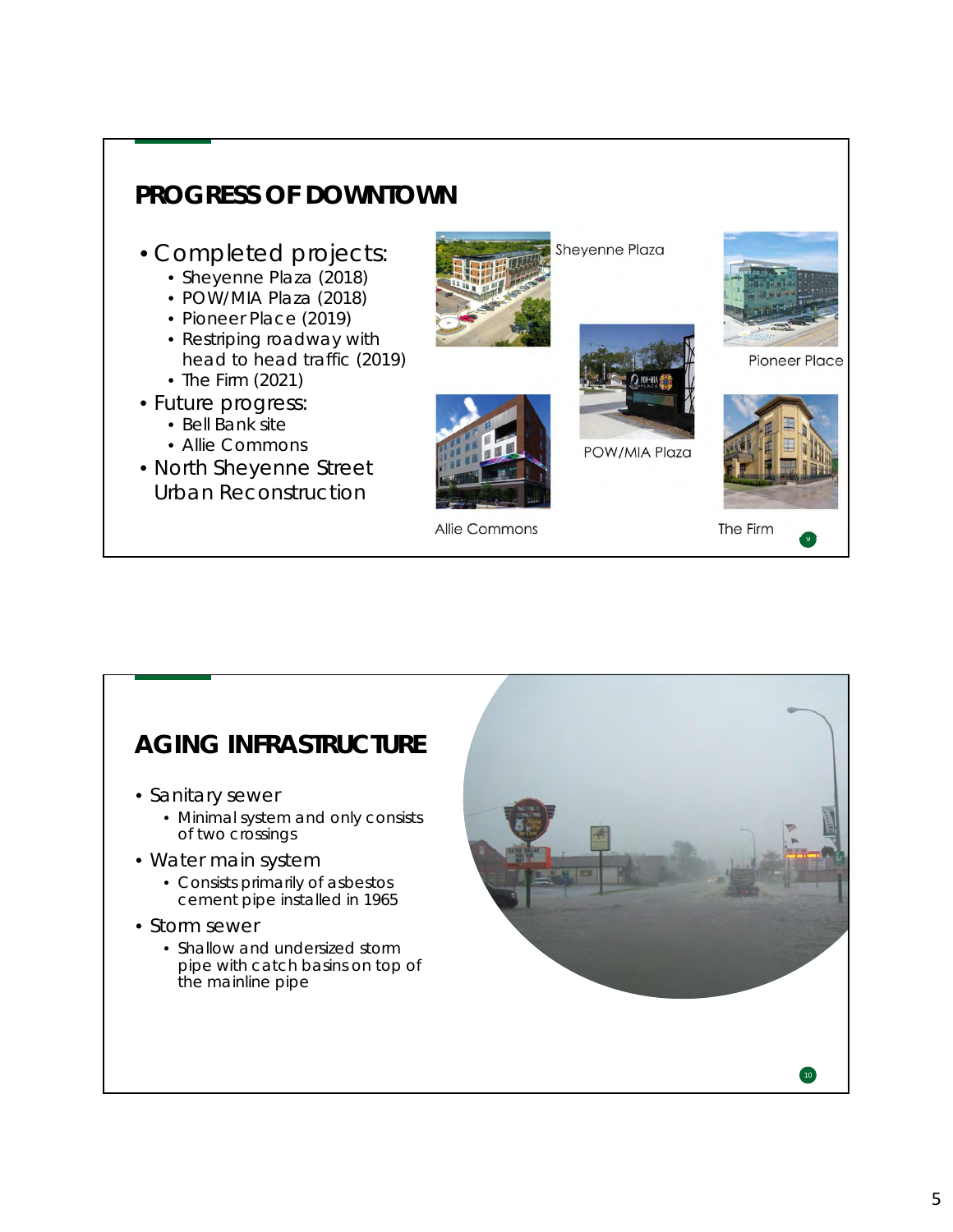

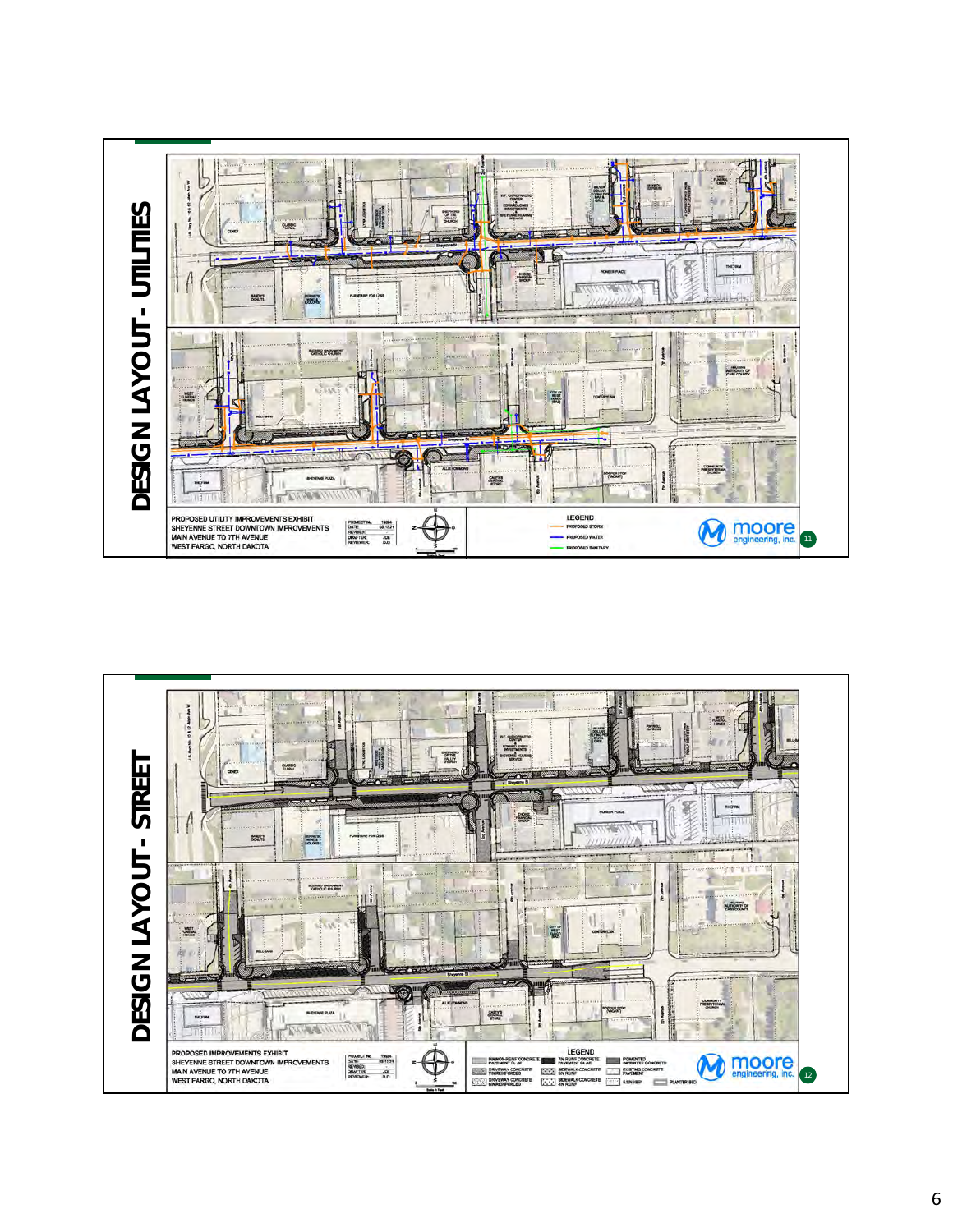#### **STREETSCAPING**

- Under the original plans for this project, it will also add streetscaping to strengthen the area's destination appeal and improve walkability and safety.
- This portion is funded through the \$2.37 million NDDOT grant and economic development funds generated through sales tax.

#### **Why support a downtown district?**

- Provides a destination for visitors to generate sales tax from consumers outside of City residents
- Adds amenities to promote to potential businesses looking to relocate, expand or launch
	- Helps increase goods and services available to residents
	- Helps expand commercial property tax bas
- Helps attract workforce looking to relocate to fill local jobs
- Provides civic spaces for the community to use



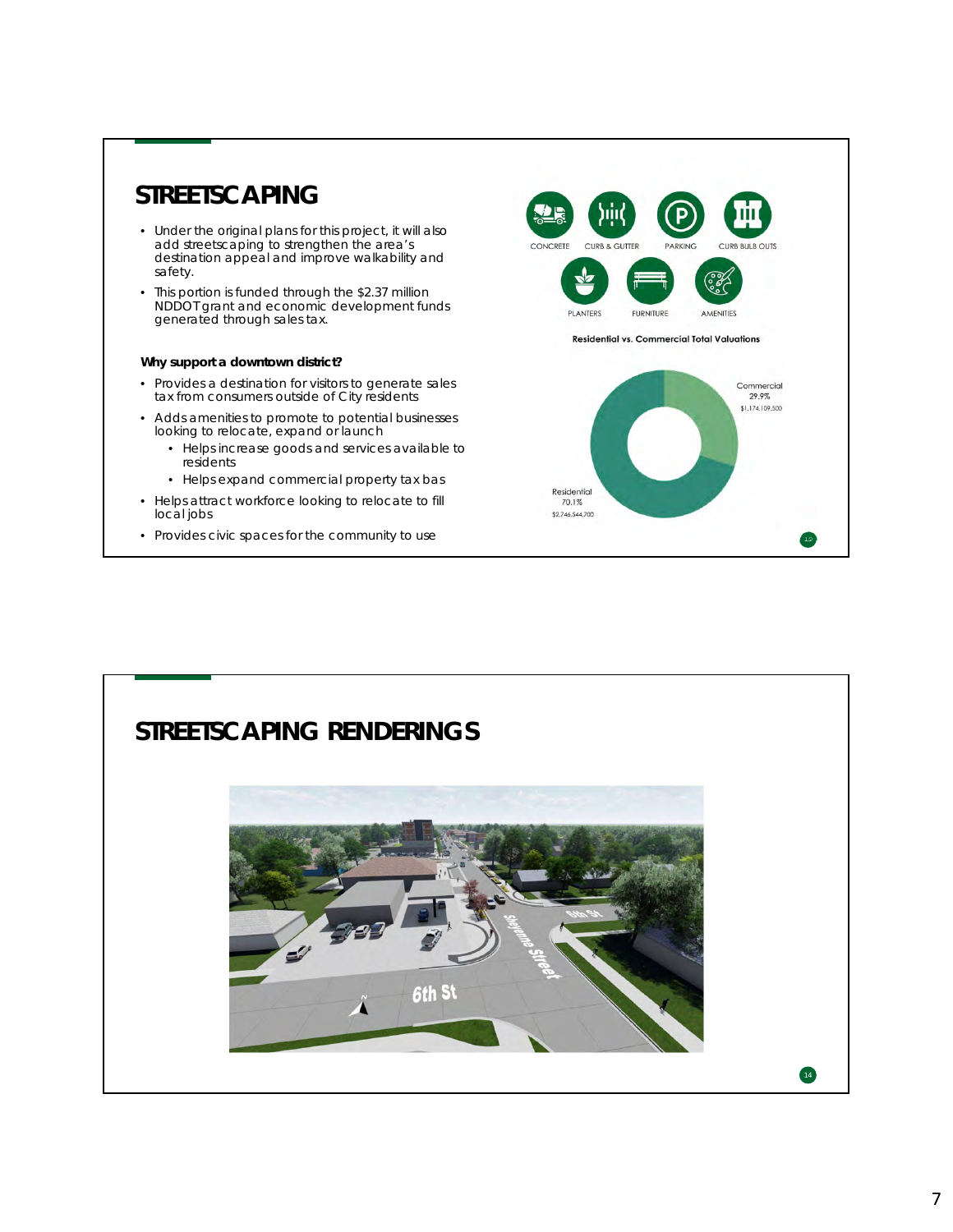

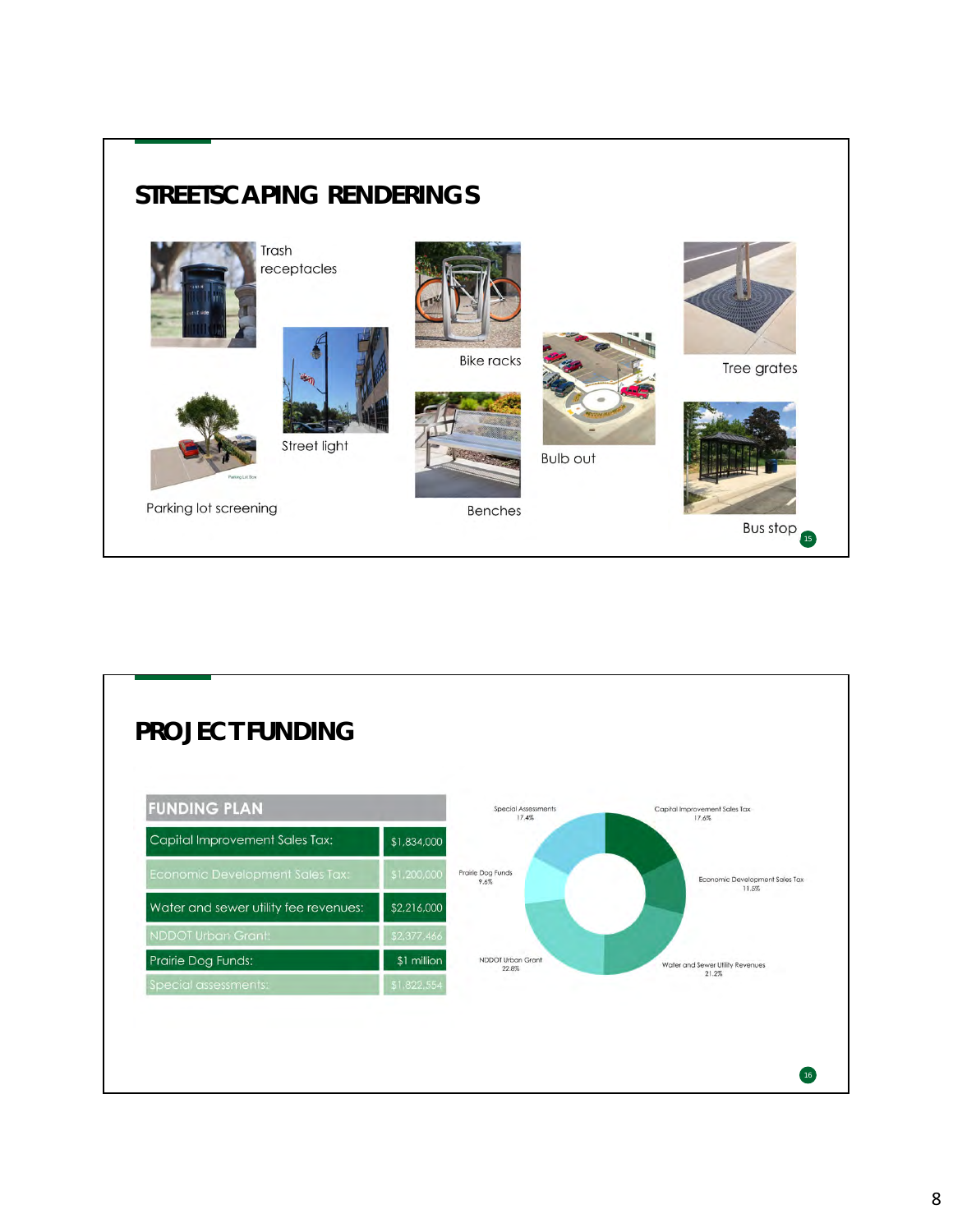

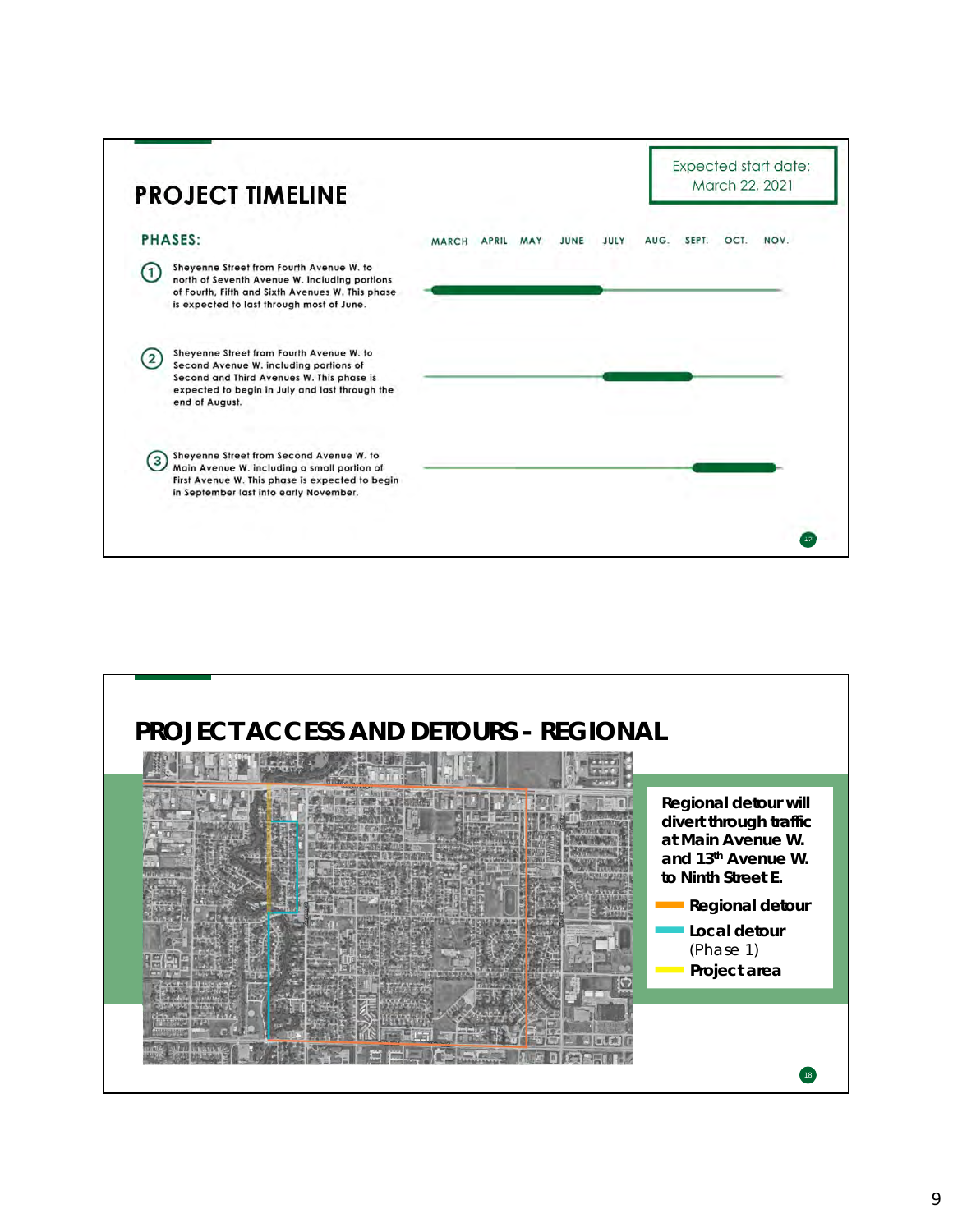